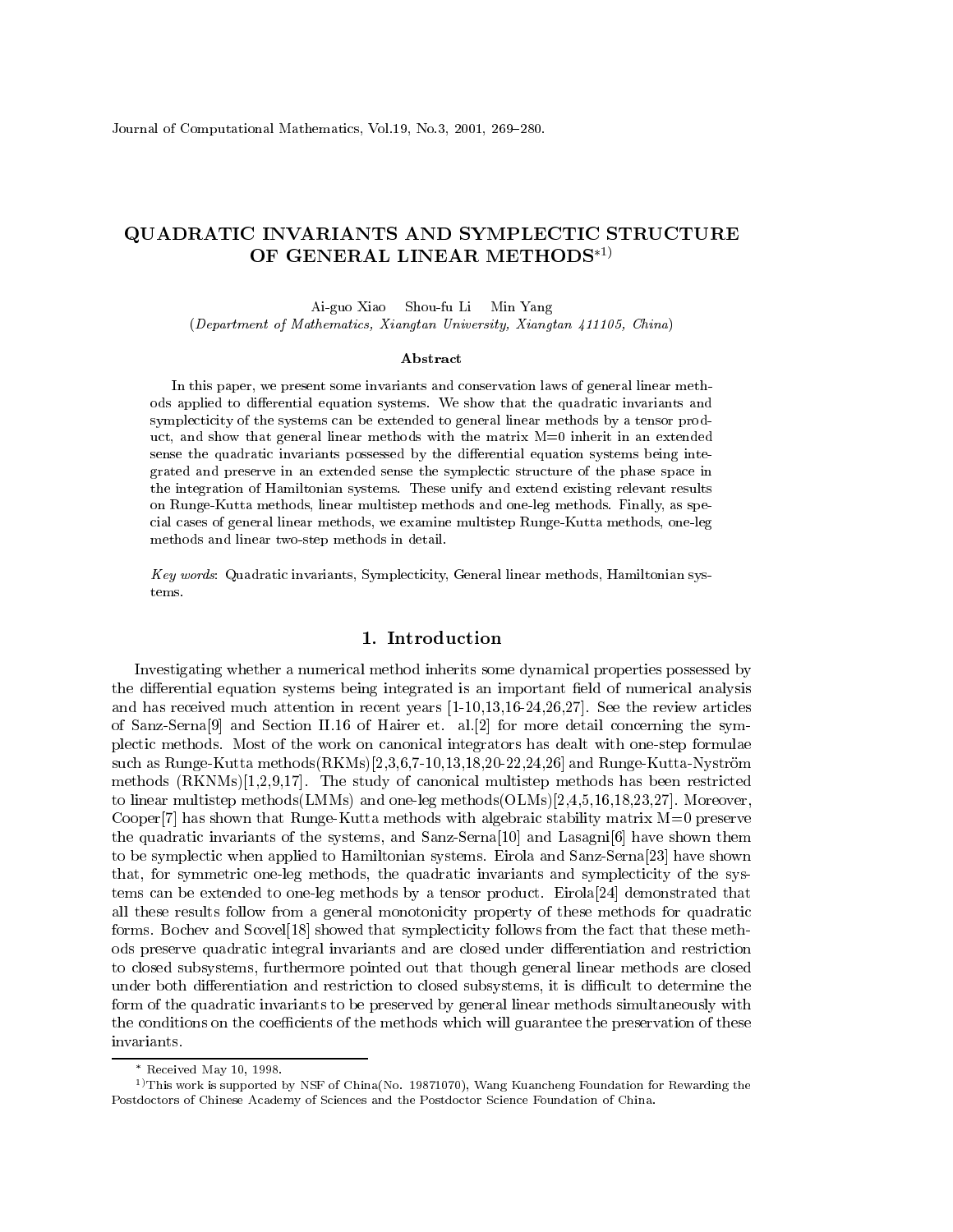The main purpose of the present paper is to answer the questions from Bochev and Scovel[18] and to unify and extend the existing results in  $[6,7,10,23]$  and to investigate under which conditions a general linear method  $(GLM)$  is symplectic in an extended sense when applied to Hamiltonian systems of differential equations and under what conditions a GLM inherits the quadratic invariants possessed by the differential equation systems being integrated.

Consider the following system of differential equations on  $R^{2N}[25]$ 

$$
\begin{cases}\n\frac{dp_i}{dt} = -\frac{\partial H}{\partial q_i} = f_i(p, q), & i = 1, 2, \dots, N, \\
\frac{dq_i}{dt} = \frac{\partial H}{\partial p_i} = g_i(p, q), & i = 1, 2, \dots, N,\n\end{cases}
$$
\n(1.1)

where  $H(p,q)$  with

$$
p = (p_1, p_2, \cdots, p_N)^T
$$
,  $q = (q_1, q_2, \cdots, q_N)^T$ 

is some real valued smooth function on  $R^{2N}$ . We call (1.1) a canonical system of differential equations with Hamiltonian H. We can write  $(1.1)$  in the vector form

$$
\begin{cases}\n\frac{dp}{dt} = f(p, q), \n\frac{dq}{dt} = g(p, q),\n\end{cases} (1.1)'
$$

where

$$
f(p,q) = (f_1(p,q), f_2(p,q), \ldots, f_N(p,q))^T, \quad g(p,q) = (g_1(p,q), g_2(p,q), \ldots, g_N(p,q))^T.
$$

Let  $p_i = x_i, q_i = x_{i+N}, i = 1, 2, ..., N$ ,

$$
x = (x_1, x_2, \dots, x_{2N})^T
$$
,  $\frac{\partial H}{\partial x} = (\frac{\partial H}{\partial x_1}, \frac{\partial H}{\partial x_2}, \dots, \frac{\partial H}{\partial x_{2N}})^T \in \mathbb{R}^{2N}$ .

Then  $(1.1)$  follows that

$$
\frac{dx}{dt} = J\frac{\partial H}{\partial x} \tag{1.2}
$$

with

$$
J = [J_{ij}] = \left(\begin{array}{cc} 0 & -I_N \\ I_N & 0 \end{array}\right),\tag{1.3}
$$

here and in the following text,  $I_l$  denotes the  $l \times l$  identity matrix,  $l = 1, 2, \dots$ . The phase space  $R^{2N}$  is equipped with a standard symplectic structure defined by the fundamental differential  $2$ -form $[21]$ 

$$
\omega = \frac{1}{2} J dx \wedge dx = dp \wedge dq = \sum_{i=1}^{N} dp_i \wedge dq_i,
$$

where the symbol  $\wedge$  denotes exterior product. Let  $\psi$  be a diffeomorphism of  $R^{2N}$ ,

$$
x = (p^T, q^T)^T \to \psi(x) = (\psi_1(x), \psi_2(x), \dots, \psi_{2N}(x))^T = (\hat{p}^T(p, q), \hat{q}^T(p, q))^T.
$$

 $\psi$  is called a symplectic transformation if  $\psi$  preserves the 2-form  $\omega$ , i.e.,

$$
\sum_{i=1}^{N} d\hat{p}_i \wedge d\hat{q}_i = \sum_{i=1}^{N} dp_i \wedge dq_i.
$$
\n(1.4)

This is equivalent to the condition that

$$
\left(\frac{\partial\psi}{\partial x}\right)^{T}J\left(\frac{\partial\psi}{\partial x}\right)\equiv J,\tag{1.5}
$$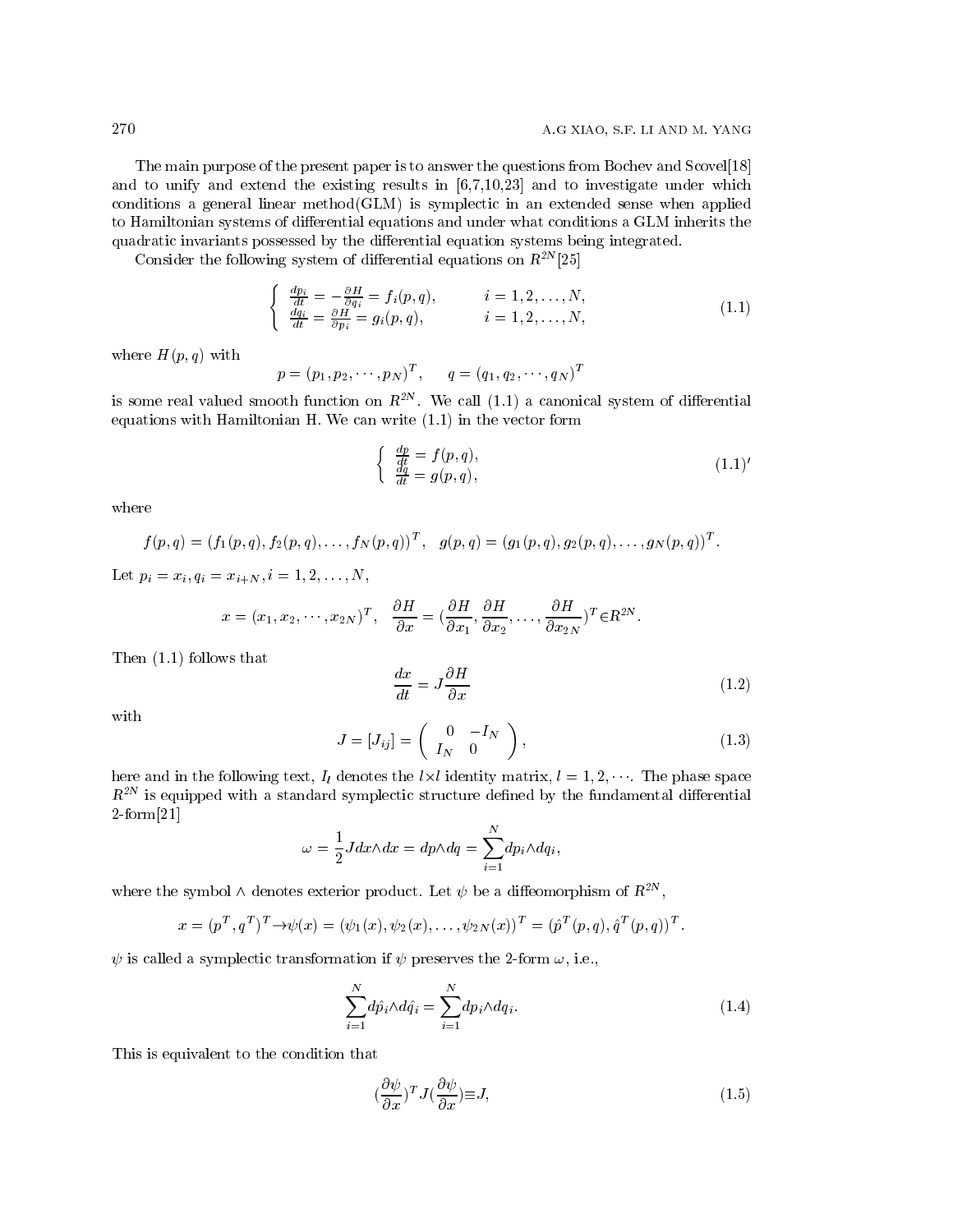i.e. the Jacobian matrix  $\frac{\partial \psi}{\partial x}$  is symplectic, where

$$
\frac{\partial \psi}{\partial x} = \begin{pmatrix} \frac{\partial \hat{p}}{\partial p} & \frac{\partial \hat{p}}{\partial q} \\ \frac{\partial \hat{q}}{\partial p} & \frac{\partial \hat{q}}{\partial q} \end{pmatrix}.
$$

We now consider the real system of differential equations of the general form

$$
\frac{dy}{dt} = \tilde{f}(y),\tag{1.6}
$$

where  $y \in \mathbb{R}^m$ ,  $\tilde{f}: \mathbb{R}^m \to \mathbb{R}^m$  is sufficiently smooth, and  $y(t)$  is assumed to be a true solution of  $(1.6)$ . For solving  $(1.6)$ , consider the r-value s-stage general linear method  $[2,12,14,15]$ 

$$
\begin{cases}\nY_i^{(n)} = h \sum_{j=1}^s c_{ij}^{11} \tilde{f}(Y_j^{(n)}) + \sum_{j=1}^r c_{ij}^{12} y_j^{(n-1)}, & i = 1, 2, \dots, s, \\
y_i^{(n)} = h \sum_{j=1}^s c_{ij}^{21} \tilde{f}(Y_j^{(n)}) + \sum_{j=1}^r c_{ij}^{22} y_j^{(n-1)}, & i = 1, 2, \dots, r,\n\end{cases}
$$
\n(1.7)

where  $h$ )0 is the given stepsize,  $c_{ij}^{IJ}$  are real constants, the vectors  $Y_i^{(n)}$  are the internal stages of the current step and are approximations to  $y(t_n + \mu_i h)$ , the vectors  $y_i^{(n)}$  are the external stages which contain all information from the previous step necessary for the computation of the new approximation and are approximations to  $H_i(t_n + \nu_i h)$ ,  $t_n = nh$ ,  $\mu_i$  and  $\nu_i$  are real constants, each  $H_i(t_n + \nu_i h)$  denotes a piece of information about the true solution  $y(t)$ . Let

$$
\begin{cases}\ny^{(n)} = (y_1^{(n)})^T, y_2^{(n)}^T, \dots, y_r^{(n)}^T)^T \in \mathbb{R}^{mr}, \\
Y^{(n)} = (Y_1^{(n)})^T, Y_2^{(n)}^T, \dots, Y_s^{(n)}^T)^T \in \mathbb{R}^{ms}, \\
F(Y^{(n)}) = h(\tilde{f}(Y_1^{(n)})^T, \tilde{f}(Y_2^{(n)})^T, \dots, \tilde{f}(Y_s^{(n)})^T)^T \in \mathbb{R}^{ms}, \\
C_{IJ} = [c_{ij}^{IJ}], \qquad \tilde{C}_{IJ} = C_{IJ} \otimes I_m, \qquad I, J = 1, 2,\n\end{cases} \tag{1.8}
$$

where the symbol  $A \otimes B$  denotes Kronecker product of the matrices A and B. Then the method  $(1.7)$  can be written in more compact form

$$
\begin{cases}\nY^{(n)} = \tilde{C}_{11}F(Y^{(n)}) + \tilde{C}_{12}y^{(n-1)}, \ny^{(n)} = \tilde{C}_{21}F(Y^{(n)}) + \tilde{C}_{22}y^{(n-1)}.\n\end{cases}
$$
\n(1.9)

#### 2. Quadratic Invariants

In this section we consider the question of whether the method  $(1.7)$  inherits in some sense the quadratic invariants possessed by the differential system  $(1.6)$  being integrated. At first, we consider a simple special case of linear Hamiltonian systems

$$
y' = JSy \tag{2.1}
$$

on  $R^m$ ,  $m = 2N$ , where S is an  $m \times m$  real symmetric positive definite matrix and J an  $m \times m$ skew-symmetric matrix defined by  $(1.3)$ . Then the Hamiltonian of  $(2.1)$  is

$$
H(y) = \frac{1}{2}y^T S y
$$

and it easily follows that  $\frac{d}{dt}H(y)=0$ . This shows conservation of the Hamiltonian, i.e. conservation of the energy of the system. However, for a nonlinear Hamiltonian system, the Hamiltonian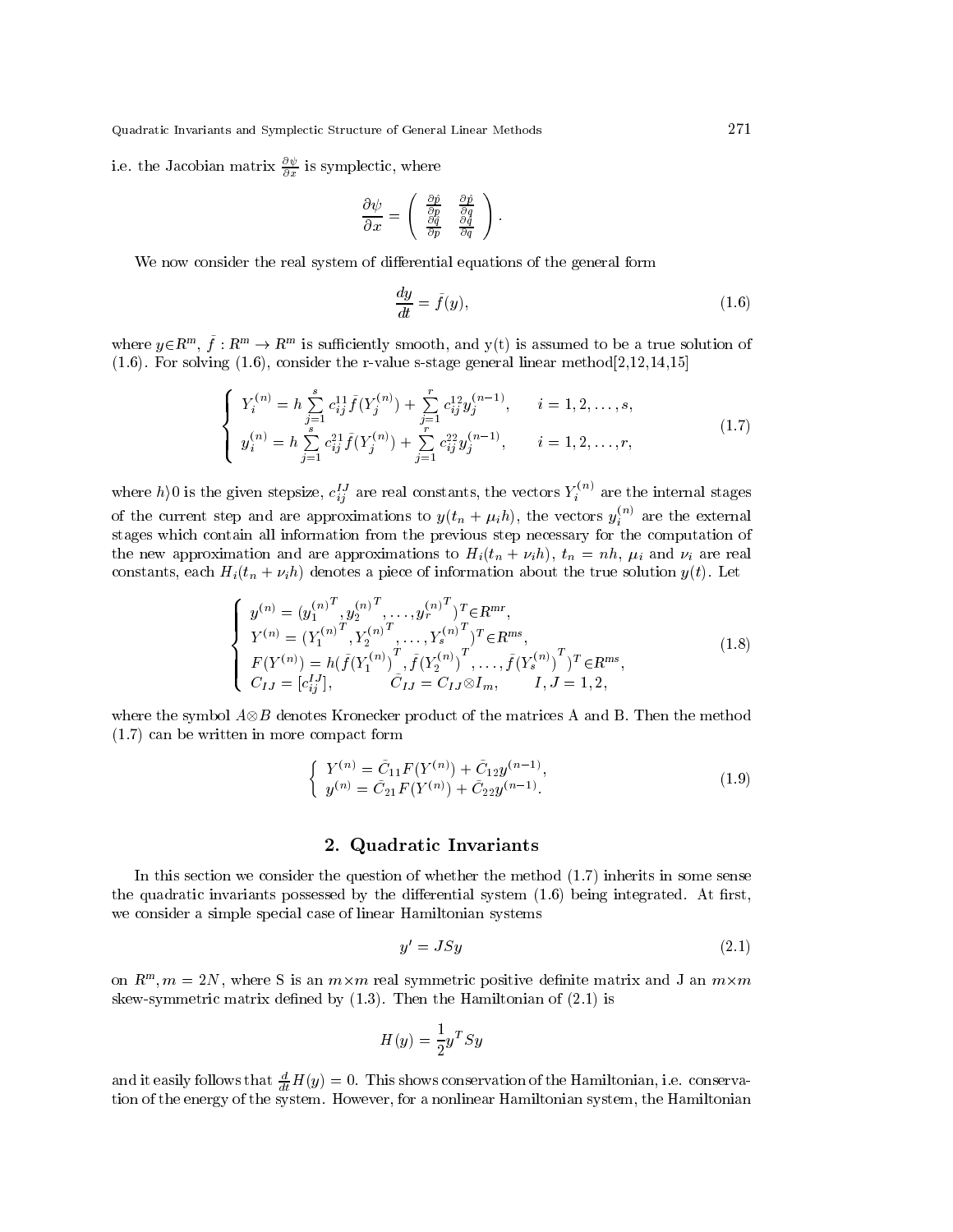is not always a quadratic form. Therefore, conservation of the quadratic forms doesn't mean conservation of the Hamiltonian i.e. energy. Sanz-Serna [10] has pointed out that a Runge-Kutta scheme with the stability matrix M=0 leads to exact conservation of the energy and symplectic structure when applied to linear Hamiltonian systems, but can't lead to conservation of the energy when applied to nonlinear Hamiltonian systems.

Let now  $\varphi$  be a continuous bilinear map from  $R^m \times R^m$  to R, and  $\phi(y) := \varphi(y, y)$  the corresponding quadratic map. Assume  $\phi(y)$  is an invariant quantity of the system (1.6), i.e. for any solution y(t) of (1.6),  $\phi(y(t))$  is time-independent. Moreover, this is true iff for all y,

$$
\varphi(y, \tilde{f}(y)) + \varphi(\tilde{f}(y), y) = 0. \tag{2.2}
$$

If the system  $(1.6)$  is numerically integrated with the method  $(1.7)$ , it is natural to ask whether the quadratic invariant  $\phi(y)$  can be extended to the method (1.7)? We can result in the following conclusion.

**Theorem 2.1.** Assume that there exists a non-zero real symmetric  $r \times r$  matrix  $G = [q_{ij}]$ and a real diagonal  $s \times s$  matrix  $D = diag(d_1, d_2, ..., d_s)$  such that the matrix

$$
M = \left(\begin{array}{cc} M_{11} & M_{12} \\ M_{21} & M_{22} \end{array}\right) = 0,\tag{2.3}
$$

 $where$ 

$$
M_{11} = G - C_{22}^{T}GC_{22}, \qquad M_{12} = M_{21}^{T} = C_{12}^{T}D - C_{22}^{T}GC_{21},
$$

$$
M_{22} = C_{11}^{T}D + DC_{11} - C_{21}^{T}GC_{21}.
$$

Then the method (1.7) applied to the system (1.6) with the quadratic invariant  $\phi(y)$  has the quadratic invariant  $\phi_G(y^{(n)})$  with respect to the matrix G, i.e.  $\phi_G(y^{(n)})$  is independent of the  $time-level$  n, where

$$
\phi_G(y^{(n)}) = \sum_{i,j=1}^r g_{ij} \varphi(y_i^{(n)}, y_j^{(n)}), \qquad n = 0, 1, 2, \cdots.
$$
 (2.4)

*Proof.* Along the lines of Burrage and Butcher<sup>[12]</sup>.

Take now  $\varphi(\xi,\eta) = \xi^T S \eta$ ,  $\xi, \eta \in R^m$ , where S is a nonzero symmetric  $m \times m$  matrix, then  $\phi(y) = y^T S y$ . Assume  $\phi(y)$  is an invariant quantity of the system (1.6), then

$$
y^T S \tilde{f}(y) = 0, \qquad \forall y \in R^m.
$$

We can result in the following conclusion from Theorem 2.1:

**Corollary 2.1.** Assume the method  $(1.7)$  applied to the system  $(1.6)$  with the quadratic first integral  $\phi(y) = y^T S y$  satisfies the conditions in Theorem 2.1. Then the method has the quadratic invariant  $\phi_G(y^{(n)})$  with respect to the matrix G, where

$$
\phi_G(y^{(n)}) = y^{(n)^T} (G \otimes S) y^{(n)} = \sum_{i,j=1}^r g_{ij} y_i^{(n)^T} S y_j^{(n)}.
$$

**Remark 2.1.** Take  $\varphi(\xi, \eta) = \langle \xi, \eta \rangle, \xi, \eta \in R^m$ , where  $\langle \xi, \eta \rangle$  is a standard inner product on  $R^m$ . Assume G and D are nonnegative definite. Then M is an algebraically stable matrix given by Burrage and Butcher  $[12]$ . Furthermore, assume the system  $(1.6)$  satisfies the monotonic condition

$$
\varphi(y, \tilde{f}(y)) \le 0, \qquad \forall y \in \mathbb{R}^m.
$$

Then from  $(2.5)$ , we can obtain Theorem 5.1 in [12], i.e. an algebraically stable method  $(1.7)$ preserves monotonicity possessed by the system  $(1.6)$  and satisfies

$$
\phi_G(y^{(n)}) \le \phi_G(y^{(n-1)}).
$$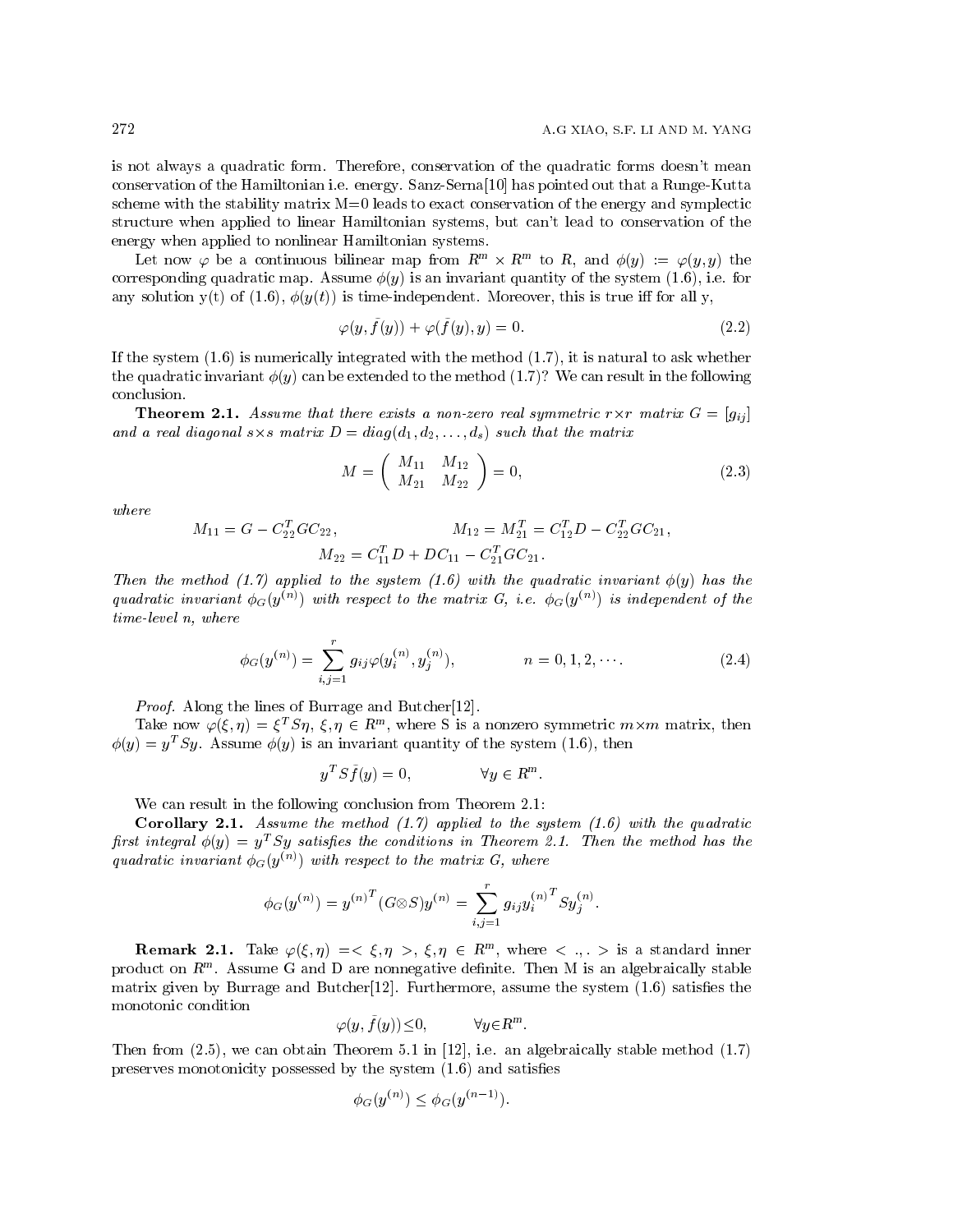## 3. Conservation of Symplectic Structure

Let the method  $(1.7)$  be applied to the system  $(1.1)$ . We consider any given calculating step  $(t-h, (u^T, v^T)^T) \rightarrow (t, (y^T, z^T)^T)$ :

$$
\begin{cases}\nY_i = \sum_{j=1}^s c_{ij}^{11} k_j + \sum_{j=1}^r c_{ij}^{12} u_j, & i = 1, 2, \dots, s, \\
y_i = \sum_{j=1}^s c_{ij}^{21} k_j + \sum_{j=1}^r c_{ij}^{22} u_j, & i = 1, 2, \dots, r,\n\end{cases}
$$
\n(3.1)

$$
\begin{cases}\nZ_i = \sum_{j=1}^s c_{ij}^{11} l_j + \sum_{j=1}^r c_{ij}^{12} v_j, \quad i = 1, 2, \dots, s, \\
z_i = \sum_{j=1}^s c_{ij}^{21} l_j + \sum_{j=1}^r c_{ij}^{22} v_j, \quad i = 1, 2, \dots, r,\n\end{cases}
$$
\n(3.2)

where

$$
k_j = hf(Y_j, Z_j), \t l_j = hg(Y_j, Z_j), \t 1 \le i \le s,
$$
  
\n
$$
u = (u_1^T, u_2^T, \dots, u_r^T)^T \in \mathbb{R}^{Nr}, \t v = (v_1^T, v_2^T, \dots, v_r^T)^T \in \mathbb{R}^{Nr},
$$
  
\n
$$
y = (y_1^T, y_2^T, \dots, y_r^T)^T \in \mathbb{R}^{Nr}, \t z = (z_1^T, z_2^T, \dots, z_r^T)^T \in \mathbb{R}^{Nr},
$$
  
\n
$$
y_i = (y_i^1, y_i^2, \dots, y_i^N)^T \in \mathbb{R}^N, \t z_i = (z_i^1, z_i^2, \dots, z_i^N)^T \in \mathbb{R}^N,
$$
  
\n
$$
u_i = (u_i^1, u_i^2, \dots, u_i^N)^T \in \mathbb{R}^N, \t v_i = (v_i^1, v_i^2, \dots, v_i^N)^T \in \mathbb{R}^N,
$$

 $y_i$  and  $z_i$  are the numerical solutions of the true solution  $p(t)$  and  $q(t)$  at a point t respectively when  $u_i$  and  $v_i$  are the numerical solutions of the true solution  $p(t-h)$  and  $q(t-h)$  at a point t-h. We define a map  $\tilde{\varphi}$  on  $R^{2Nr}$ 

$$
\tilde{\varphi} : \left( \begin{array}{c} u \\ v \end{array} \right) \rightarrow \left( \begin{array}{c} y \\ z \end{array} \right).
$$

It is clear that the map  $\tilde{\varphi}$  only depends on the method (1.7).

**Definition 3.1.** Assume that there exists a real nonsingular symmetric  $r \times r$  matrix  $G = [g_{ij}]$ such that the mapping  $\tilde{\varphi}$  is a symplectic transformation, i.e., satisfies the equality

$$
\sum_{i,j=1}^{r} g_{ij} dy_i \wedge dz_j = \sum_{i,j=1}^{r} g_{ij} du_i \wedge dv_j,
$$
\n(3.3)

where

$$
dy_i \wedge dz_j = \sum_{l,m=1}^N J_{lm} dy_i^l \wedge dz_j^m, \qquad du_i \wedge dv_j = \sum_{l,m=1}^N J_{lm} du_i^l \wedge dv_j^m.
$$

Then the method corresponding to the mapping  $\tilde{\varphi}$  is said to be symplectic (about the matrix G).

**Remark 3.1.** It is clear that the differential 2-form

$$
\omega_G = \sum_{i,j=1}^r g_{ij} dy_i \wedge dz_j
$$

is closed and nondegenerate. Thus  $\omega_G$  is a symplectic structure on  $R^{2Nr}$ , and  $(R^{2Nr}, \omega_G)$  is a symplectic manifold [25].

**Remark 3.2.** It is easy to prove

$$
\sum_{i,j=1}^{r} g_{ij} dy_i \wedge dz_j = \frac{1}{2} (G \otimes J) d\bar{a} \wedge d\bar{a}, \qquad (3.4a)
$$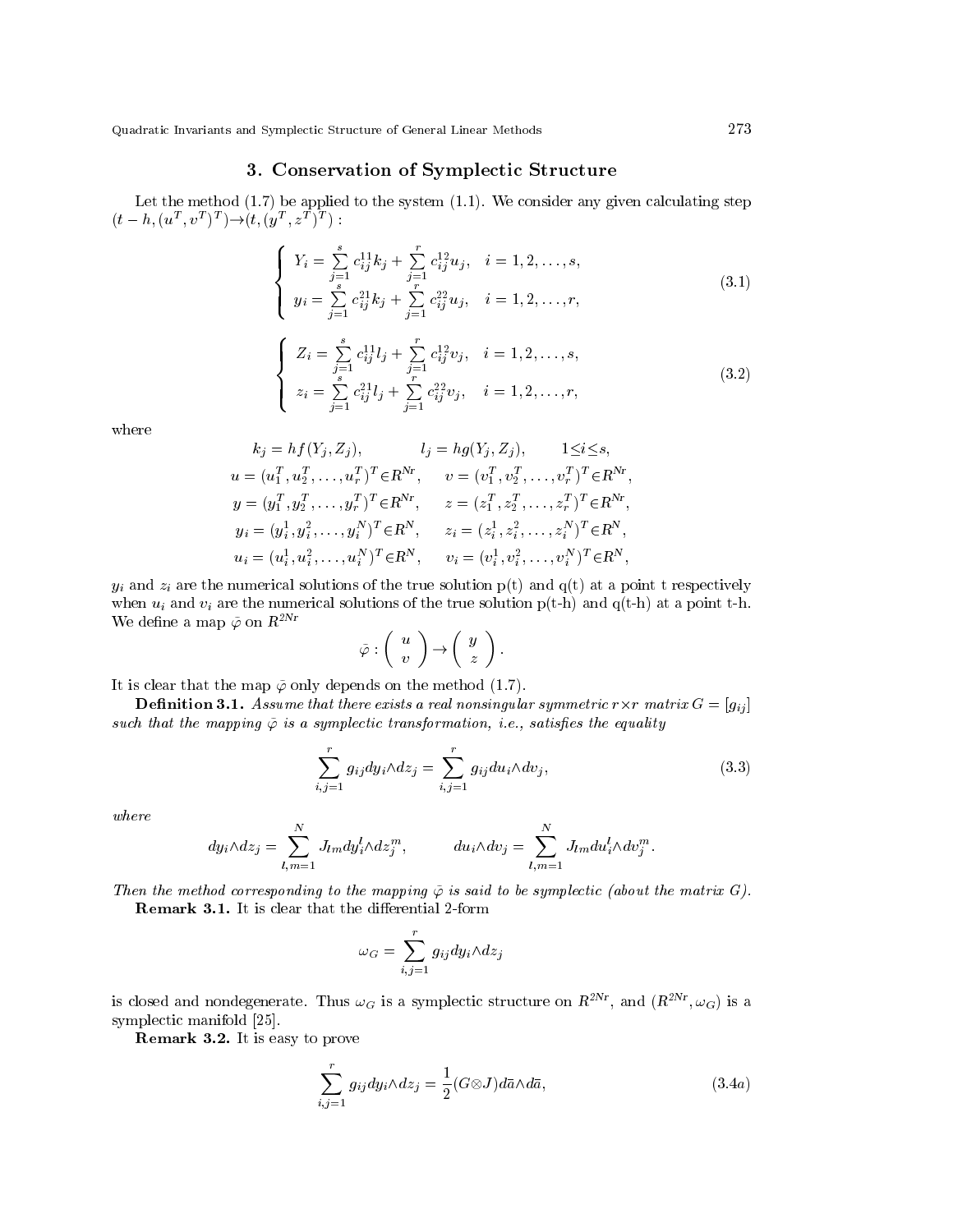A.G XIAO, S.F. LI AND M. YANG

$$
\sum_{j=1}^{r} g_{ij} du_i \wedge dv_j = \frac{1}{2} (G \otimes J) da \wedge da, \qquad (3.4b)
$$

where

$$
a = (a_1^T, a_2^T, \dots, a_r^T)^T, \qquad \bar{a} = (\bar{a}_1^T, \bar{a}_2^T, \dots, \bar{a}_r^T)^T,
$$
  

$$
\bar{a}_i = (y_i^T, z_i^T)^T, \qquad a_i = (u_i^T, v_i^T)^T, \qquad i = 1, 2, \dots, r.
$$

Thus the equality  $(3.3)$  is equivalent to that

 $\dot{i}$ 

 $(G \otimes J)da \wedge da = (G \otimes J) d\bar{a} \wedge d\bar{a}.$ 

This means that the quadratic form  $G \otimes J d\bar{a} \wedge d\bar{a}$  is an invariant quantity of the system (1.1).

Furthermore, the mapping  $\tilde{\varphi}$  induces, for each 2-form  $\omega_G$  on  $R^{2Nr}$ , a 2-form  $\tilde{\varphi}^*\omega_G$  on  $R^{2Ni}$ 

$$
\begin{array}{ll} \tilde{\varphi}^*\omega_G(a) & = \frac{1}{2}(G\otimes J)d\tilde{\varphi}(a)\wedge d\tilde{\varphi}(a) \\ & = \frac{1}{2}(G\otimes J)\tilde{\varphi}_a da \wedge \tilde{\varphi}_a da \\ & = \frac{1}{2}\tilde{\varphi}_a^T(G\otimes J)\tilde{\varphi}_a da \wedge da. \end{array}
$$

Because  $\omega_G(a) = \frac{1}{2}(G \otimes J)da \wedge da$ , the mapping  $\tilde{\varphi}$  is a canonical transformation [25] iff

$$
\tilde{\varphi}_a^T(G \otimes J) \tilde{\varphi}_a = G \otimes J,
$$

i.e. the Jacobian  $\tilde{\varphi}_a = \frac{\partial \bar{a}}{\partial a}$  is a  $G \otimes J$ -symplectic matrix[4,25]. This is equivalent that the mapping  $\tilde{\varphi}$  preserves the symplectic structure  $\omega_G$ , i.e. the formula (3.3) holds.

If G is singular, then  $\omega_G$  is not a symplectic structure but only a possion structure in the associated extended phase space, at this time,  $\tilde{\varphi}$  defines a possion mapping in  $R^{2Nr}$  with respect to the structure matrix  $G \otimes J$ , and when  $M = 0$ , it will preserves the possion structure  $\omega_G$ .

**Theorem 3.1.** Assume that there exists a real nonsingular symmetric  $r \times r$  matrix  $G = [g_{ij}]$ and a real diagonal  $s \times s$  matrix  $D = diag(d_1, d_2, \ldots, d_s)$  such that (2.3) holds. Then the method  $(1.7)$  is symplectic (about the matrix G).

*Proof.* Along the lines of Burrage and Butcher<sup>[12]</sup>.

**Corollary 3.1.** Assume the conditions in Theorem 3.1 are satisfied. Then the mapping  $\tilde{\varphi}$ is a canonical transformation.

Proof. On one hand, Corollary 3.1 can follow from Theorem 3.1 and Remark 3.2; On the other hand, notice that the Jacobian matrix of  $\frac{\partial \bar{f}}{\partial x}$  is infinitesimally symplectic[4,25], i.e.<br> $J\frac{\partial \bar{f}}{\partial x} + (\frac{\partial \bar{f}}{\partial x})^T J = 0$ , where  $x = (p^T, q^T)^T$ ,  $\tilde{f}(p, q) = (f^T(p, q), g^T(p, q))^T$ . It is not difficult f

**Remark 3.3.** In conclusion, for the method (1.7) Theorem 2.1 and 3.1 and Remark 2.1 have showed that there are some internal relationships between the algebraic stability proposed by Burrage and Butcher [11,12] and the quadratic form and symplectic structure by the present paper. Therefore they can be dealt with within the same theoretical framework.

As special examples, in Section 4.5 and 6 we will investigate in detail whether multistep Runge-Kutta methods (MRKMs), OLMs and linear two-step methods satisfy the conditions assumed by Theorem 2.1 and 3.1.

#### 4. Multistep Runge-Kutta Methods

Writing a  $MRKM[11,14-15]$  characterized by

$$
\begin{cases}\nY_i^{(n)} = h \sum_{j=1}^s b_{ij} \tilde{f}(Y_j^{(n)}) + \sum_{j=1}^r a_{ij} y_{j+n-1}, & i = 1, 2, \dots, s, \\
y_{n+r} = h \sum_{j=1}^s \gamma_j \tilde{f}(Y_j^{(n)}) + \sum_{j=1}^r \alpha_j y_{j+n-1}, & i = 1, 2, \dots, r\n\end{cases}
$$
\n(4.1)

274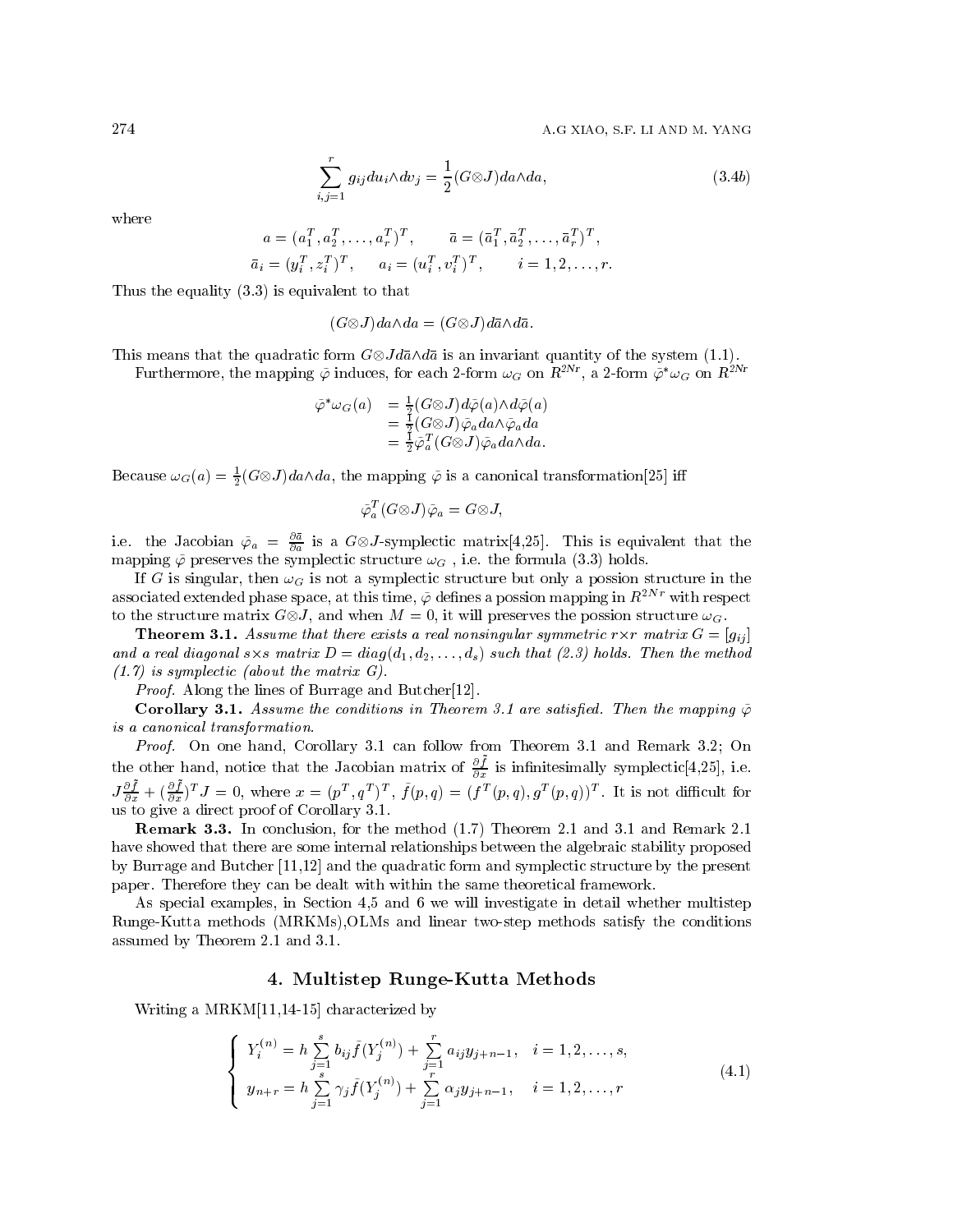as a general linear method  $(1.7)$  we have

$$
y_{j+n-1} = y_j^{(n-1)}, \quad y_{n+r} = y_r^{(n)}, \quad y(t_n + ih) = H_i(t_n + (i-1)h),
$$

$$
C_{11} = [b_{ij}] \in R^{s \times s}, \quad C_{12} = [a_{ij}] \in R^{s \times r},
$$

$$
C_{21} = \begin{pmatrix} 0 & 0 & \dots & 0 \\ \dots & \dots & \dots & \dots \\ 0 & 0 & \dots & 0 \\ \gamma_1 & \gamma_2 & \dots & \gamma_s \end{pmatrix} \in R^{r \times s}, \quad C_{22} = \begin{pmatrix} 0 & 1 & \dots & 0 \\ \dots & \dots & \dots & \dots \\ 0 & 0 & \dots & 1 \\ \alpha_1 & \alpha_2 & \dots & \alpha_r \end{pmatrix} \in R^{r \times r},
$$

where  $b_{ij}, a_{ij}, \gamma_i, \alpha_i$  are real constants. Let

$$
\gamma = (\gamma_1, \gamma_2, \dots, \gamma_s)^T \in \mathbb{R}^s, \quad \alpha = (\alpha_1, \alpha_2, \dots, \alpha_r)^T \in \mathbb{R}^r.
$$

Furthermore, throughout this section we always assume that

$$
\sum_{j=1}^{r} \alpha_i = 1, \quad \sum_{j=1}^{r} a_{ij} = 1, \quad i = 1, 2, \dots, s,
$$
\n(4.2a)

$$
\mu_i \neq \mu_j \qquad \text{whenever} \quad i \neq j,\tag{4.2b}
$$

$$
\gamma_i \neq 0, \quad i = 1, 2, \dots, s,\tag{4.2c}
$$

where the relation  $(4.2a)$  is the preconsistency condition. For the family of MRKMs given by  $(4.1)$  one can easily show

$$
(M_{11})_{ij} = g_{ij} - g_{rr}\alpha_i\alpha_j - g_{r,j-1}\alpha_i - g_{i-1,r}\alpha_j - g_{i-1,j-1}, \quad i, j = 1, 2, \dots, r,
$$
\n
$$
(M_{11})_{ij} = (M_{11})_{ij} - g_{i-1}\alpha_j\alpha_j - g_{i-1,r}\alpha_j - g_{i-1,j-1}, \quad i, j = 1, 2, \dots, r,
$$
\n
$$
(4.3)
$$

$$
(M_{21})_{ij} = (M_{12})_{ji} = -g_{rr}\gamma_i\alpha_j - g_{r,j-1}\gamma_i + a_{ij}d_i, \ j = 1, 2, \dots, r, i = 1, 2, \dots, s,
$$
\n
$$
(4.4)
$$

$$
(M_{22})_{ij} = -g_{rr}\gamma_i\gamma_j + d_ib_{ij} + d_jb_{ji}, \quad i, j = 1, 2, \dots, s,
$$
\n
$$
(4.5)
$$

where  $g_{i0} = g_{0i} = 0, i = 0, 1, 2, ..., r$ . Notice that G and  $\gamma_i$  are not equal to 0. It follows from Theorem 5.3 in [12] that  $M = 0$  iff

$$
\begin{cases}\n g_{rr} = 2\kappa\lambda, & g_{r,j-1} = \kappa(a_j - 2\lambda\alpha_j), & j = 2, 3, \dots, r, \\
 g_{ij} = g_{i-1,j-1} + \kappa(a_j\alpha_i + \alpha_ja_i - 2\lambda\alpha_i\alpha_j), & i, j = 1, 2, \dots, r, \\
 \kappa = \sum_{j=1}^r g_{rj} \neq 0,\n\end{cases}
$$
\n(4.6)

$$
d_i = \kappa \gamma_i, \qquad i = 1, 2, \dots, s,
$$
\n
$$
(4.7)
$$

$$
\begin{cases}\na_j := a_{kj} = a_{lj}, & k \neq l, k, l = 1, 2, ..., s, \quad j = 1, 2, ..., r, \\
b_{ii} = \lambda \gamma_i, & i = 1, 2, ..., s, \\
a_1 = 2\lambda \alpha_1, & a_2 = 2\lambda \alpha_2 + \alpha_1 a_r, \\
\gamma_i b_{ij} + \gamma_j b_{ji} - 2\lambda \gamma_i \gamma_j = 0, & i, j = 1, 2, ..., s,\n\end{cases}
$$
\n(4.8)

where  $\lambda$  is a real constant. Furthermore, it follows from the second formula in (4.6) that

$$
g_{ii} = 2\kappa(\lambda - \sum_{m=i+1}^{r} (\alpha_m a_m - \lambda \alpha_m^2)),
$$
  
\n
$$
g_{r-l,j-l} = \kappa(a_{j+1} - 2\lambda \alpha_{j+1} - \sigma(j,l)),
$$
  
\n
$$
\sigma(j,l) = \sum_{m=0}^{l-1} (\alpha_{r-m} a_{j-m} + \alpha_{j-m} a_{r-m} - 2\lambda \alpha_{r-m} \alpha_{j-m})),
$$
\n(4.9)

where  $i = 1, 2, ..., r - 1$ ,  $j = 2, 3, ..., r - 1$ ,  $l = 1, 2, ..., j - 1$ . From the above and Theorem 2.1 and 3.1 we have the following conclusion.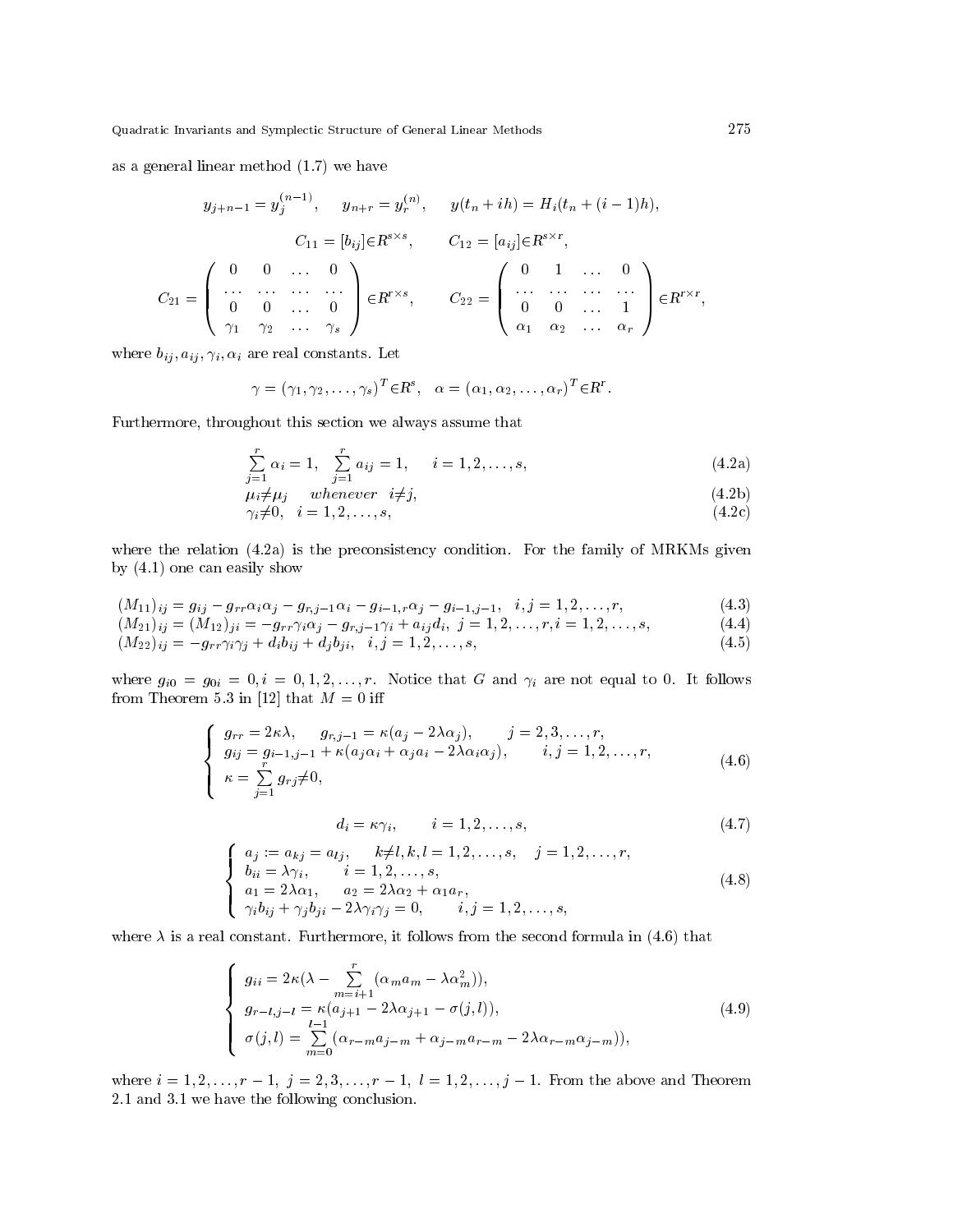**Theorem 4.1.** The method (4.1) satisfying (4.8) is symplectic for the system (1.1) about the nonsingular matrix G given by  $(4.6)$ , and has the quadratic invariant  $(2.4)$  for the system  $(1.6)$  about the matrix G given by  $(4.6)$ .

**Remark 4.1.** Assume that  $G \neq 0$  is diagonal. Then it follows from (4.6)-(4.9) that  $\alpha_1 \alpha_r = 0$  for  $r \geq 2$  and

$$
\lambda = 1/2, a_j = \alpha_j, g_{rr} = \kappa, \sum_{k=1}^r \alpha_k^2 = 1, g_{ii} = \kappa \sum_{k=1}^i \alpha_k^2, i = 1, 2, \dots, r-1
$$

Furthermore, let  $\alpha_1 > 0$ ,  $\alpha_j \geq 0$ ,  $j = 2, 3, \dots, r$ . We have

$$
G = \kappa I_r, \quad \alpha = (1, 0, \dots, 0)^T, \quad D = \kappa \operatorname{diag}(\gamma_1, \gamma_2, \dots, \gamma_s),
$$

$$
A = e_s \alpha^T, \quad \operatorname{diag}(\gamma)B + B^T \operatorname{diag}(\gamma) - \gamma \gamma^T = 0,
$$

where  $e_s = (1, 1, \dots, 1)^T \in \mathbb{R}^s$ . When r=1, the method (4.1) is an s-stage RKM

$$
\begin{array}{c|c}\n\mu & B \\
\hline\n\gamma\n\end{array}
$$

it is symplectic (about the matrix  $G=(1)$ ) if

$$
D = diag(\gamma_1, \gamma_2, \dots, \gamma_s), diag(\gamma)B + B^T diag(\gamma) - \gamma \gamma^T = 0
$$

and preserves the 2-form  $\omega_G$ .

## 5. One-Leg Methods

Consider the one-leg method $[12]$ 

$$
y_n = \alpha_1 y_{n-1} + \alpha_2 y_{n-2} + \ldots + \alpha_r y_{n-r} + h f(\sum_{i=0}^r \beta_i y_{n-i})
$$
\n(5.1)

that can be writen equivalently in the form of the method  $(1.7)$  with

$$
C_{11} = (\beta_0), C_{21} = (\beta, 0, \dots, 0)^T, C_{12} = \left(\frac{\beta_0 \alpha_1 + \beta_1}{\beta}, \frac{\beta_0 \alpha_2 + \beta_2}{\beta}, \dots, \frac{\beta_0 \alpha_r + \beta_r}{\beta}\right),
$$
  

$$
C_{22} = \begin{pmatrix} \alpha_1 & \alpha_2 & \dots & \alpha_{r-1} & \alpha_r \\ 1 & 0 & \dots & 0 & 0 \\ 0 & 1 & \dots & 0 & 0 \\ 0 & 0 & \dots & 1 & 0 \end{pmatrix}, \quad y_i^{(n)} = \beta y_{n+1-i}, \quad i = 1, 2, \dots, r,
$$

where  $\beta = \sum_{i=0}^{r} \beta_i \neq 0$ . It is easy to prove that M=0 if and only if

$$
\beta_0 = \sum_{l=1}^r \alpha_l \beta_l, \qquad \beta_r = \beta_0 \alpha_r,\tag{5.2}
$$

$$
\beta_i = \alpha_i \beta_0 + \sum_{m=1}^{r-i} (\alpha_{i+m} \beta_m + \alpha_m \beta_{i+m}), \quad i = 1, 2, \dots, r-1,
$$
\n(5.3)

$$
g_{ij} = \frac{d}{\beta^2} \sum_{m=0}^{r-i} (\alpha_{i+m} \beta_{j+m} + \alpha_{j+m} \beta_{i+m}), \quad j \le i, i = 1, 2, \dots, r,
$$
 (5.4)

$$
D = (d), \qquad d \neq 0. \tag{5.5}
$$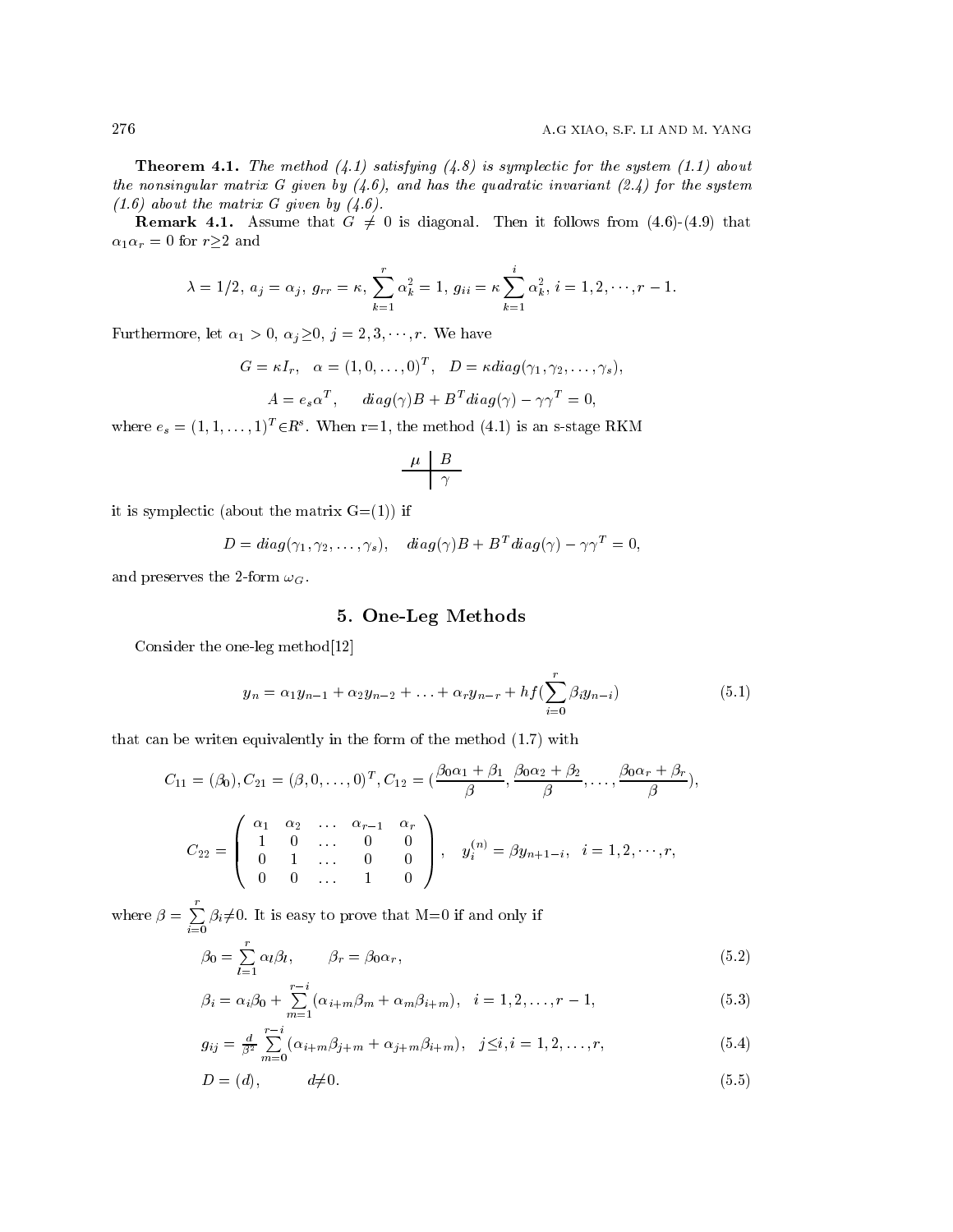In accordance with the definition in [23], the method  $(5.1)$  is said to be symmetric if

$$
\alpha_0 = \alpha_r = 1, \ \alpha_i = -\alpha_{r-i}, \ \beta_j = \beta_{r-j}, \ i = 1, 2, \dots, r-1, \ j = 0, 1, \dots, r,
$$
 (5.6)

i e

$$
\rho(z) = -z^r \rho(1/z), \quad \sigma(z) = z^r \sigma(1/z), \tag{5.6'}
$$

where

$$
\rho(z) = -\sum_{i=0}^{r-1} \alpha_{r-i} z^i + z^r, \quad \sigma(z) = \sum_{i=0}^r \beta_{r-i} z^i.
$$

Let  $\sigma(1) = \beta = 1$ ,  $\rho(1) = 0$ , Feng[5] has showed that the method (5.1) is linear symplectic iff  $(5.6)'$  (i.e.  $(5.6)'$ ) holds. It is clear that the symmetric method  $(5.1)$  satisfies  $(5.2)$  and (5.3). Therefore, the symmetric (or linear symplectic) OLMs are symplectic and preserve the quadratic invariants of the differential systems about the nonsingular matrix  $G$  given by  $(5.4)$ . Some properties of the matrix G can been found in [23]. Eirola and Sanz-Serna have showed that the irreducible symmetric method (5.1) implies that G(or  $\wedge$  in [23]) is nonsingular and proved that the symmetry of the method is necessary for conservation properties to hold about the nonsingular matrix  $G($ or  $\wedge$ ), but the following examples will show that (5.6) isn't necessary for  $(5.2)$  and  $(5.3)$ . In fact, the following formulae  $(5.7)$  and  $(5.8)$  with the nonsingular matrix G are symmetric but  $(5.9)$  with the singular matrix G is not.

**Example 5.1.** For r=1, it follows from  $(5.2)$ - $(5.5)$  that  $(5.1)$  is specialized to the canonical formula

$$
y_n = y_{n-1} + h f(\beta_0(y_{n-1} + y_n))
$$
\n(5.7)

with  $G = (\frac{d}{2\beta_0})$ ,  $D = (d)$ ,  $\beta_0$ ,  $d\neq 0$ . Furthermore, (5.7) with  $\beta_0 = 1/2$  is implicit midpoint formula

$$
y_n = y_{n-1} + h f((y_{n-1} + y_n)/2)
$$

**Example 5.2.** For  $r=2$ , it follows from  $(5.2)$ - $(5.5)$  that

$$
\beta_2 = \beta_0 \alpha_2, \quad \beta_0 (1 - \alpha_2^2) = \beta_1 \alpha_1, \quad \beta_1 (1 - \alpha_2) = \beta_0 \alpha_1 (1 + \alpha_2).
$$

Then  $(5.1)$  is specialized to one of the following two formulae.

(1) 
$$
y_n = y_{n-2} + h f(\beta_0(y_n + y_{n-2}) + \beta_1 y_{n-1})
$$
 (5.8)

with  $D = (d)$  and

$$
G = \frac{d}{\beta^2} \left( \begin{array}{cc} 2\beta_0 & \beta_1 \\ \beta_1 & 2\beta_0 \end{array} \right),
$$

where  $\beta = 2\beta_0 + \beta_1 \neq 0$ ,  $2\beta_0 \neq \beta_1$ ,  $d\neq 0$ , G is nonsingular.

(2) 
$$
y_n = (1 - \alpha_2)y_{n-1} + \alpha_2 y_{n-2} + h f(\beta_0(y_n + (1 + \alpha_2)y_{n-1} + \alpha_2 y_{n-2}))
$$
 (5.9)

with  $D = (d)$  and

$$
G = \frac{2d\beta_0}{\beta^2} \left( \begin{array}{cc} 1 & \alpha_2 \\ \alpha_2 & \alpha_2^2 \end{array} \right),
$$

where  $\beta = 2\beta_0(1 + \alpha_2), d, \beta_0 \neq 0, |\alpha_2| \neq 1$ , G is singular.

It is clear that  $(5.7)$ - $(5.9)$  can preserve the quadratic invariant  $(2.4)$ , but  $(5.9)$  is not symplectic,  $(5.7)$  and  $(5.8)$  are symplectic. This is in line with the conclusion by [23] that the symmetry (or linear symplecticity) of OLMs is sufficient and necessary for symplecticity.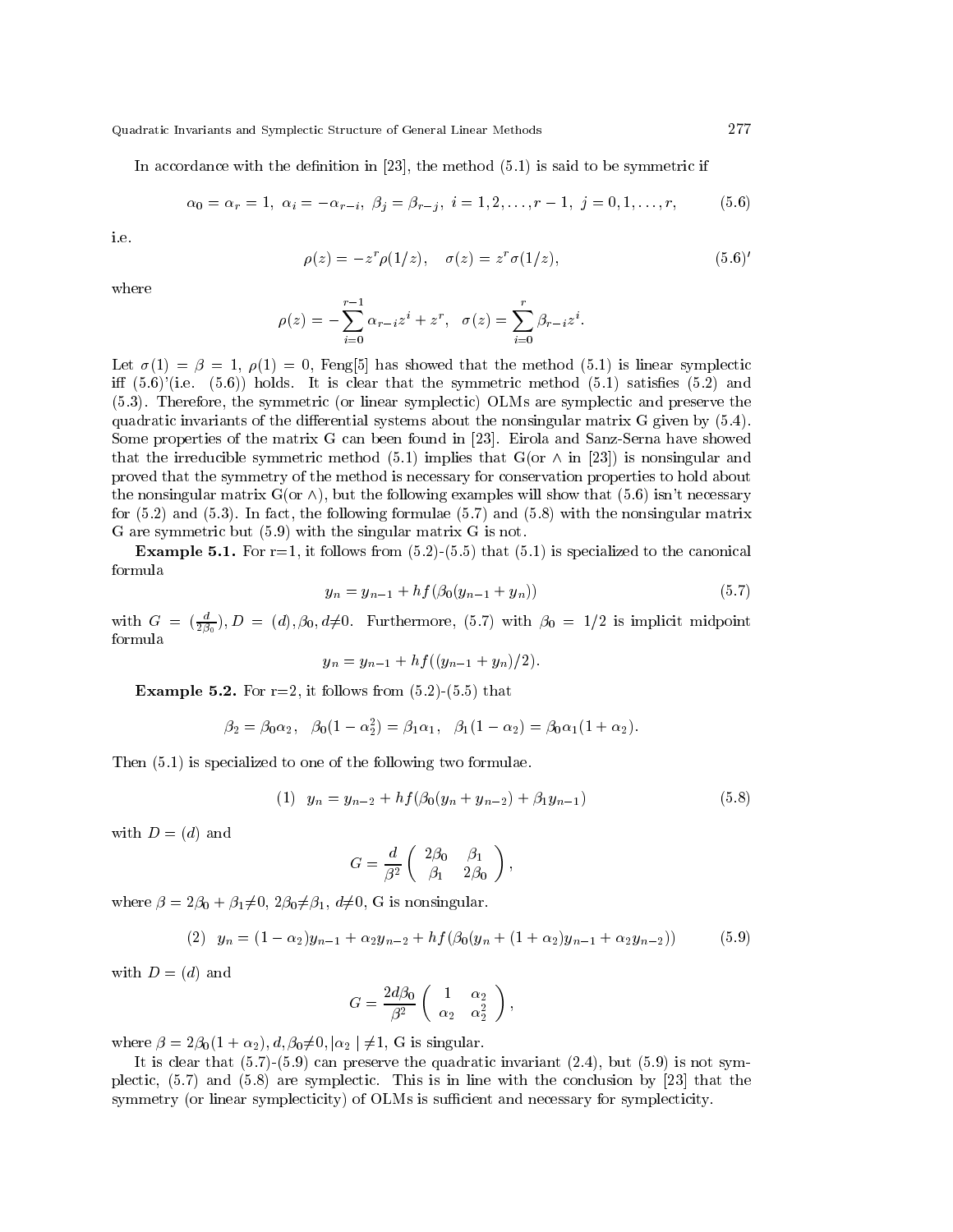## 6. Linear Two-Step Methods

Consider linear two-step methods[12]

$$
y_n = \alpha_1 y_{n-1} + \alpha_2 y_{n-2} + h(\beta_0 f(y_n) + \beta_1 f(y_{n-1}) + \beta_2 f(y_{n-2}))
$$
\n(6.1)

with

$$
\alpha_1 + \alpha_2 = 1, \ \alpha_1 + 2\alpha_2 = \beta_0 + \beta_1 + \beta_2, \ \alpha_1 + 4\alpha_2 = 2(\beta_1 + 2\beta_2)
$$

The method  $(6.1)$  are of order 2 and can be writen equivalently in the form of the method  $(1.7)$ with  $(A_1) C_2 = (A_2 \ 0 \ 1 \ 0)^T C_2 = (A_2 \ 0 \ 1 \ 0)^T C_2$  $\sim$   $\sqrt{ }$ 

$$
C_{11} = (\beta_0), C_{21} = (\beta_0, 0, 1, 0)^T, C_{12} = (\alpha_1, \alpha_2, \beta_1, \beta_2),
$$

$$
C_{22} = \begin{pmatrix} \alpha_1 & \alpha_2 & \beta_1 & \beta_2 \\ 1 & 0 & 0 & 0 \\ 0 & 0 & 0 & 0 \\ 0 & 0 & 1 & 0 \end{pmatrix}.
$$

It is easy to prove that the method  $(6.1)$  satisfying  $M=0$  must be one of the following four formulae. The first is

$$
y_n = y_{n-2} + h(\beta_0(f(y_n) + f(y_{n-2})) + 2(1 - \beta_0)f(y_{n-1}))
$$
\n(6.2)

with  $D = (d)$  and

$$
G = g_{11} \begin{pmatrix} 1 & \frac{\beta_0 - 1}{\beta_0} & \frac{-\beta_0^2 + 4\beta_0 - 2}{\beta_0} & \beta_0 - 1 \\ \frac{\beta_0 - 1}{\beta_0} & 1 & 1 - \beta_0 & \beta_0 \\ \frac{-\beta_0^2 + 4\beta_0 - 2}{\beta_0} & 1 - \beta_0 & \beta_0^2 & (1 - \beta_0)\beta_0 \\ \beta_0 - 1 & \beta_0 & (1 - \beta_0)\beta_0 & \beta_0^2 \end{pmatrix},
$$

where  $d = \frac{2(2\beta_0 - 1)g_{11}}{\beta_0}$ ,  $\beta_0 \neq 0, 1/2, g_{11} \neq 0$ . It is clear that G is singular.<br>The second is leap-frog formula (explicit midpoint)

$$
y_n = y_{n-2} + 2hf(y_{n-1})
$$
\n(6.3)

with  $D = (2g_{12}), g_{12} \neq 0$  and

$$
G = \left(\begin{array}{cccc} 0 & g_{12} & 2g_{12} & 0 \\ g_{12} & 0 & 0 & 0 \\ 2g_{12} & 0 & 0 & 0 \\ 0 & 0 & 0 & 0 \end{array}\right).
$$

The third is the trapezoid formula

$$
y_n = y_{n-1} + \frac{1}{2}h(f(y_{n-1}) + f(y_n))
$$
\n(6.4)

 $\hat{\mathbf{r}}$ 

with  $D = (1)$  and

$$
G = \left(\begin{array}{rrrr} 1 & 0 & 1/2 & 0 \\ 0 & 0 & 0 & 0 \\ 1/2 & 0 & 1/4 & 0 \\ 0 & 0 & 0 & 0 \end{array}\right)
$$

The fourth is

$$
y_n = 2y_{n-1} - y_{n-2} + h(\beta_0 f(y_n) + (\beta_0 - 1)f(y_{n-2}) + (1 - 2\beta_0)f(y_{n-1}))
$$
(6.5)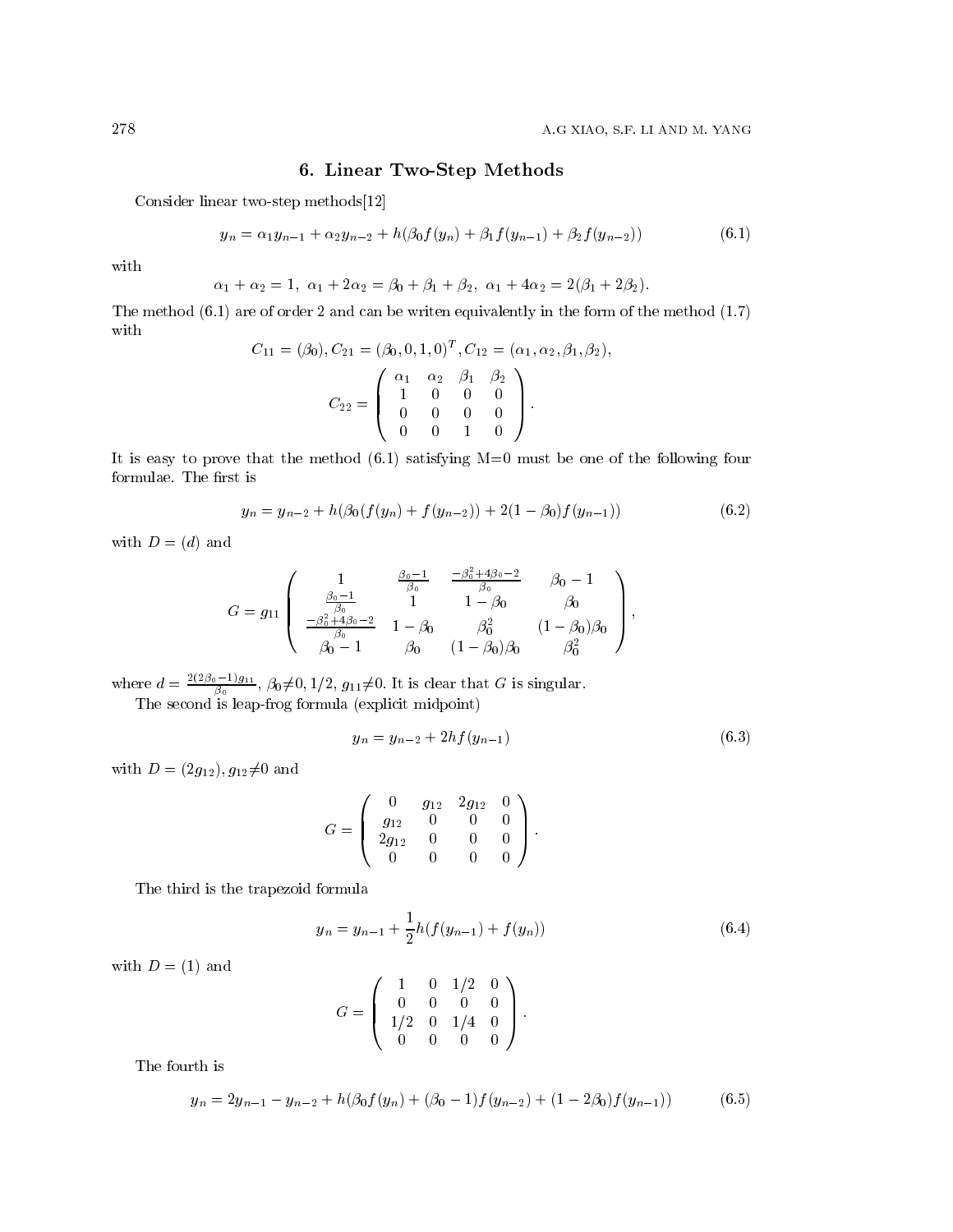with  $D = (0)$  and

$$
G = \left( \begin{array}{cccc} 1 & -1 & -\beta_0 & \beta_0 - 1 \\ -1 & 1 & \beta_0 & 1 - \beta_0 \\ -\beta_0 & \beta_0 & \beta_0^2 & \beta_0(1 - \beta_0) \\ \beta_0 - 1 & 1 - \beta_0 & (1 - \beta_0)\beta_0 & (\beta_0 - 1)^2 \end{array} \right).
$$

For the four-formulae mentioned above,  $(6.2)$ - $(6.4)$  are symmetric in accordance with the definition in [23] and linear symplectic.  $(6.2)$ - $(6.5)$  are not symplectic, but preserve the quadratic invariant (2.4). Therefore, any linear two-step methods are not symplectic, but some of them are linear symplects and preserve  $(2.4)$ . This is in line with the conclusion by Tang[27] that there exists no symplectic LMMs for nonlinear Hamiltonian systems.

#### References

- [1] D. Okunbor, R.D. Skeel, An explicit Runge-Kutta-Nyström method is canonical if and only if its adjoint is explicit,  $SIAMJ. Numer. Anal., 29 (1992), 521-527.$
- [2] E. Hairer, S.P. Nørsett, G. Wanner, Solving ordinary differential equations I, nonstiff problems, Springer-Verlag, Berlin, 1993.
- [3] E. Hairer, A. Murua, J.M. Sanz-Serna, The non-existence of symplectic multi-derivative Runge-Kutta methods, *BIT*, **34** (1994), 80-87.
- [4] Feng Kang, On difference schemes and symplectic geometry, in Proceedings of the 1984 Beijing Symposium on Differential Geometry and Differential Equations, Feng Kang ed. Science Press. Beijing, 1985.
- [5] Feng Kang, On approximation by algebraic functions, Proceeding of the Annual Meeting on Computational Mathematics in Tianjing, China, 1990.
- [6] F. Lasagni, Canonical Runge-Kutta methods, ZAMP, 39 (1988), 952-953.
- [7] G.J. Cooper, Stability of Runge-Kutta methods for trajectory problems, IMA J. Numer. Anal., 7  $(1987), 1-13.$
- [8] H. Yoshida, Construction of higher order symplectic integrators, *Phys. Lett. A.*, 150 (1990), 262-268.
- [9] J.M. Sanz-Serna, Symplectic integrators for Hamiltonian problems: an overview, Acta Numerica.  $1(1992), 243-286.$
- [10] J.M. Sanz-Serna, Runge-Kutta schemes for Hamiltonian systems, BIT, 28 (1988), 877-883.
- [11] K. Burrage, High order algebraically stable multistep Runge-Kutta methods, SIAM J. Numer. Anal.,  $24:1$  (1987), 106-115.
- [12] K. Burrage, J.C. Butcher, Nonlinear stability of a general class of differential equation methods,  $BIT$ , 20 (1980), 185-203.
- [13] L. Abia, J.M. Sanz-Serna, Partitioned Runge-Kutta methods for separable Hamiltonian problems, Math. Comput., 202 (1993), 617-634.
- [14] Li Shoufu, Stability and B-convergence of general linear methods, J. Comput. Appli. Math., 28  $(1989), 281-296.$
- [15] Li Shoufu, Theory of computational methods for stiff differential equations, Hunan Science and Technology Publisher, 1997 (in Chinese).
- [16] Li Wangyao, Symplectic multistep methods for linear Hamiltonian systems, J. Comput. Math., 12  $(1994)$ , 235-238.
- [17] M.P. Calvo, E. Hairer, Further reduction in the number of independent Runge-Kutta-Nyström methods, Appl. Numer. Math. 18 (1995), 107-114.
- [18] P.B. Bochev, C. Scovel, On quadratic invariants and symplectic structure, BIT, 34:3 (1994), 337-345.